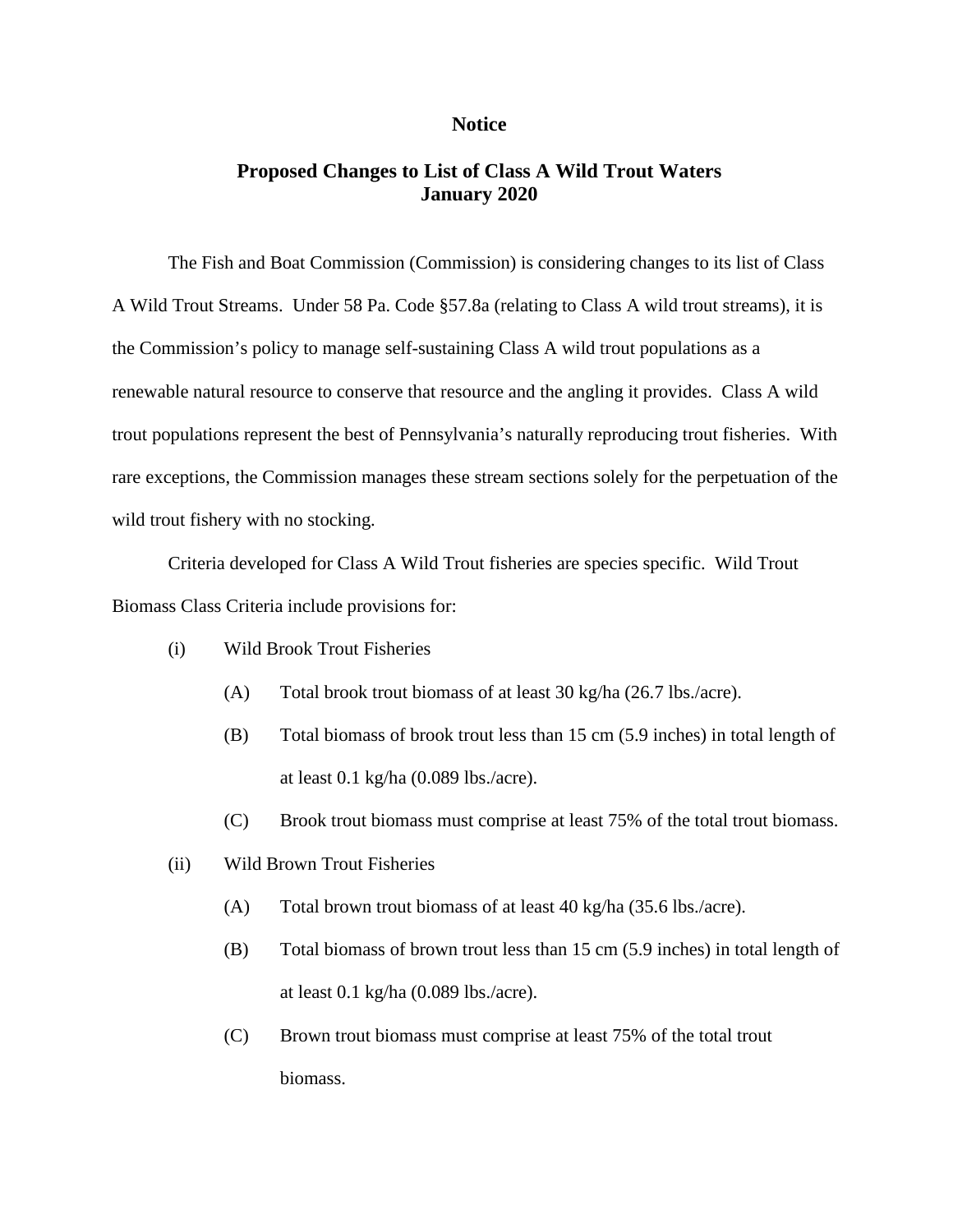- (iii) Mixed Wild Brook and Brown Trout Fisheries
	- (A) Combined brook and brown trout biomass of at least 40 kg/ha (35.6 lbs./acre).
	- (B) Total biomass of brook trout less than 15 cm (5.9 inches) in total length of at least 0.1 kg/ha (0.089 lbs./acre).
	- (C) Total biomass of brown trout less than 15 cm (5.9 inches) in total length of at least 0.1 kg/ha (0.089 lbs./acre).
	- (D) Brook trout biomass must comprise less than 75% of the total trout biomass.
	- (E) Brown trout biomass must comprise less than 75% of the total trout biomass.
- (iv) Wild Rainbow Trout Fisheries

Total biomass of rainbow trout less than 15 cm (5.9 inches) in total length of at least 2.0 kg/ha (1.78 lbs./acre).

- (v) Mixed Wild Brook and Rainbow Trout Fisheries
	- (A) Combined brook and rainbow trout biomass of at least 40 kg/ha (35.6 lbs./acre).
	- (B) Total biomass of brook trout less than 15 cm (5.9 inches) in total length of at least 0.1 kg/ha (0.089 lbs./acre).
	- (C) Total biomass of rainbow trout less than 15 cm (5.9 inches) in total length of at least 0.1 kg/ha (0.089 lbs./acre).
	- (D) Brook trout biomass shall comprise less than 75% of the total trout biomass.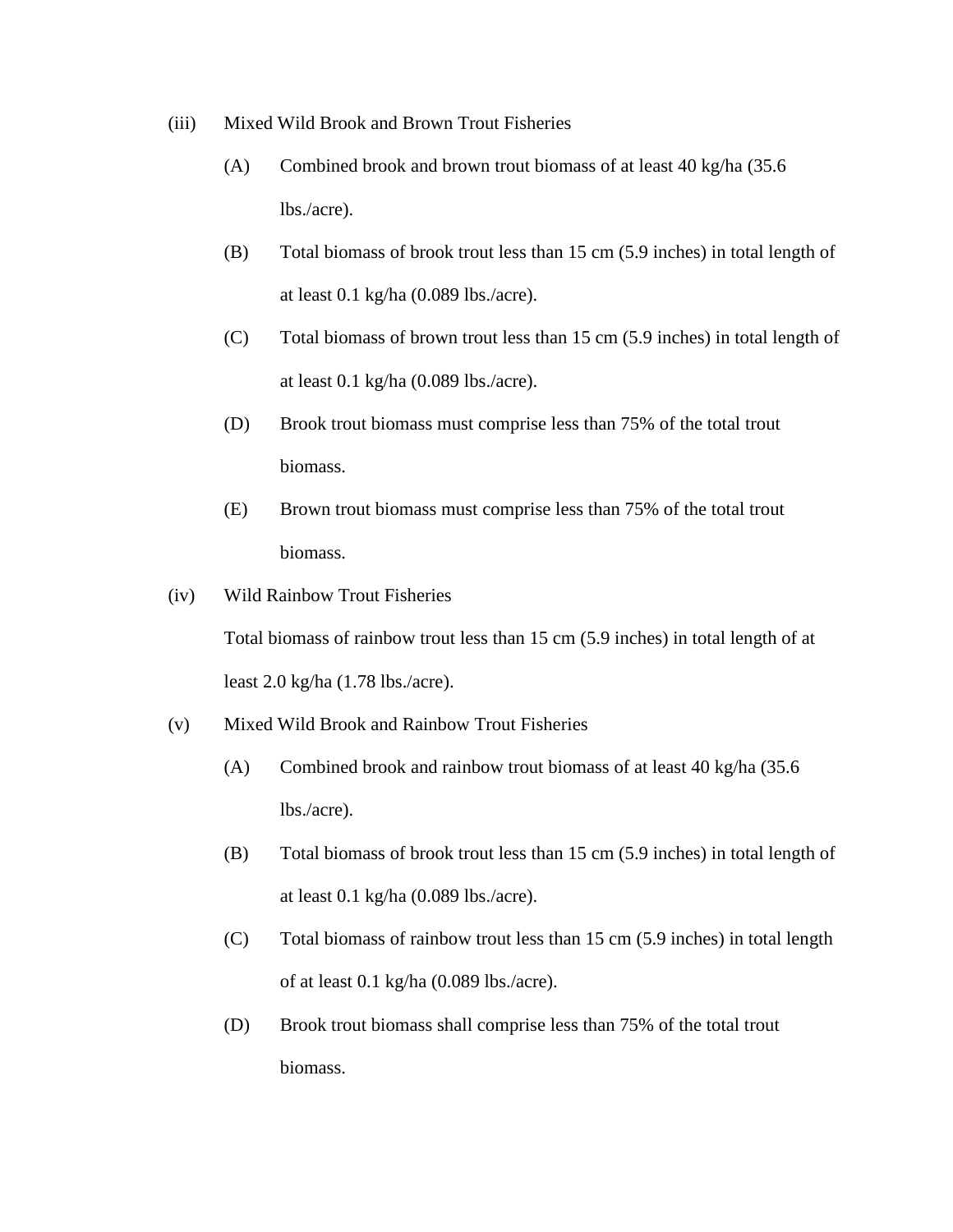- (E) Rainbow trout biomass shall comprise less than 75% of the total trout biomass.
- (vi) Mixed Wild Brown and Rainbow Trout Fisheries
	- (A) Combined brown and rainbow trout biomass of at least 40 kg/ha (35.6 lbs./acre).
	- (B) Total biomass of brown trout less than 15 cm (5.9 inches) in total length of at least 0.1 kg/ha (0.089 lbs./acre).
	- (C) Total biomass of rainbow trout less than 15 cm (5.9 inches) in total length of at least 0.1 kg/ha (0.089 lbs./acre).
	- (D) Brown trout biomass shall comprise less than 75% of the total trout biomass.
	- (E) Rainbow trout biomass shall comprise less than 75% of the total trout biomass.

At the next Commission meeting on January 27 and 28, 2020, the Commission will consider changes to its list of Class A Wild Trout Streams list. During recent surveys, Commission staff documented the following stream sections to have Class A wild trout populations. Specifically, the Commission will consider adding these waters to its Class A Wild Trout Streams list.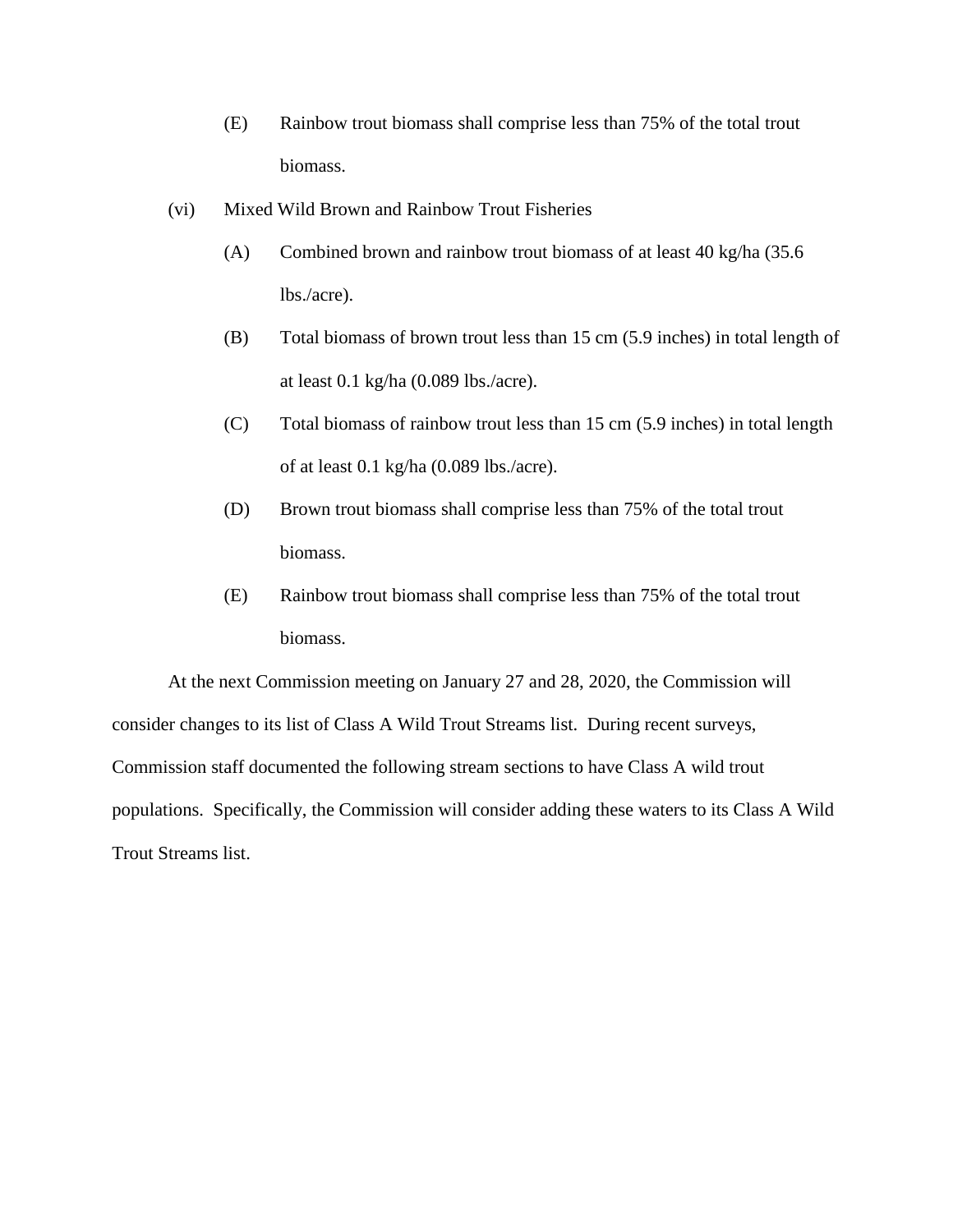| <b>County</b>       | <b>Stream</b>                              | <b>Section</b> | Limits                                                | <b>Tributary To</b>        | <b>Mouth</b><br>Lat/Lon | <b>Brook</b><br><b>Trout</b><br>(kg/ha) | <b>Brown</b><br><b>Trout</b><br>(kg/ha) | <b>Rainbow</b><br><b>Trout</b><br>(kg/ha) | Length<br>(miles) | <b>Survey</b><br>Year |
|---------------------|--------------------------------------------|----------------|-------------------------------------------------------|----------------------------|-------------------------|-----------------------------------------|-----------------------------------------|-------------------------------------------|-------------------|-----------------------|
| Cameron/<br>Clinton | Left Branch<br><b>Montour Run</b>          | $\mathbf{1}$   | Headwaters to<br>Mouth                                | <b>Montour Run</b>         | 41.309084<br>78.018089  | 57.23                                   | $---$                                   | ---                                       | 1.37              | 2019                  |
| Cameron/<br>Clinton | <b>Right Fork</b><br><b>Beaverdam Run</b>  | $\mathbf{1}$   | Headwaters to<br>Mouth                                | <b>Beaverdam Run</b>       | 41.404385<br>77.951365  | 39.29                                   | $---$                                   | ---                                       | 3.49              | 2019                  |
| Centre              | Dicks Run                                  | $\mathbf{1}$   | Headwaters to<br>Mouth                                | <b>Bald Eagle</b><br>Creek | 40.894167<br>77.889167  | $\sim$ $\sim$ $\sim$                    | 94.28                                   | ---                                       | 5.88              | 2019                  |
| Centre              | Laurel Run                                 | $\mathbf{1}$   | Headwaters to<br><b>Whetstone Run</b>                 | <b>Bald Eagle</b><br>Creek | 40.863333<br>77.936111  | 11.49                                   | 30.12                                   | ---                                       | 2.51              | 2019                  |
| Centre              | <b>Nittany Creek</b>                       | $\overline{2}$ | Curtain Gap<br>quarry discharge<br>to I-80 east bound | <b>Bald Eagle</b><br>Creek | 40.974722<br>77.742500  | $\hspace{0.05cm}---\hspace{0.05cm}$     | 44.83                                   | $---$                                     | 0.65              | 2019                  |
| Centre              | UNT to<br>Galbraith Gap<br>Run (RM 2.60)   | $\mathbf{1}$   | Headwaters to<br>Mouth                                | Galbraith Gap<br>Run       | 40.764187<br>77.737623  | 52.37                                   | 3.35                                    | ---                                       | 1.19              | 2019                  |
| Centre              | <b>UNT</b> to Logan<br>Branch (RM<br>3.88  | $\mathbf{1}$   | Headwaters to<br>Mouth                                | Logan Branch               | 40.870662<br>77.759553  | $\qquad \qquad - -$                     | 130.97                                  | ---                                       | 0.16              | 2018                  |
| Centre              | <b>UNT</b> to Spring<br>Creek (RM<br>19.60 | $\mathbf{1}$   | Headwaters to<br>Mouth                                | <b>Spring Creek</b>        | 40.783197<br>77.798060  | $\qquad \qquad \text{---}$              | 40.41                                   | $---$                                     | 0.95              | 2019                  |
| Centre              | <b>Whetstone Run</b>                       | $\mathbf{1}$   | Headwaters to<br>Mouth                                | Laurel Run                 | 40.885864<br>77.975917  | 19.39                                   | 27.32                                   | $---$                                     | 1.98              | 2019                  |
| Clearfield          | McCloskey Run                              | $\mathbf{1}$   | Headwaters to<br>Mouth                                | <b>Upper Three</b><br>Runs | 41.165684<br>78.075257  | 58.06                                   | $---$                                   | ---                                       | 1.35              | 2019                  |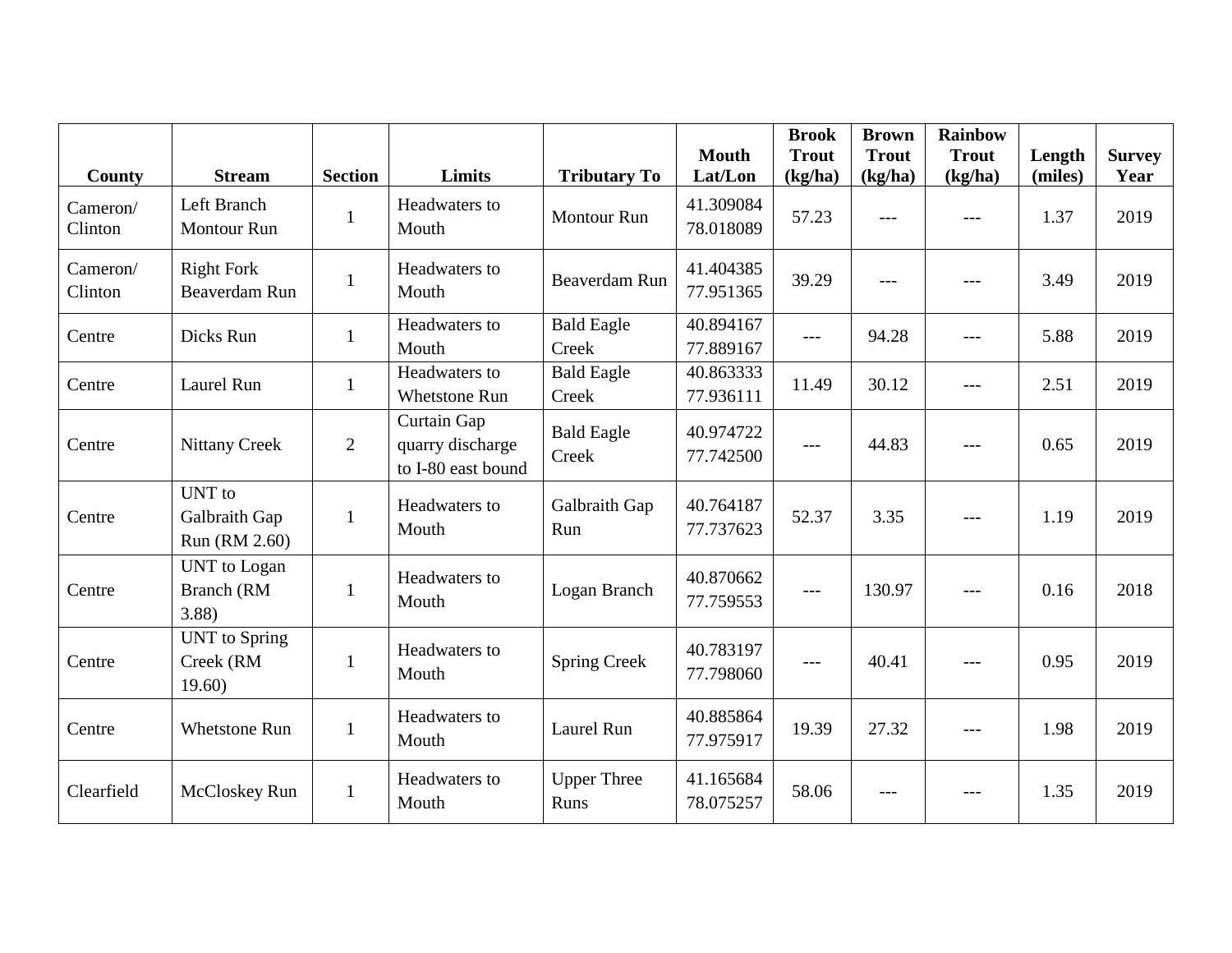|                    |                                             |                |                                      |                      | <b>Mouth</b>           | <b>Brook</b><br><b>Trout</b> | <b>Brown</b><br><b>Trout</b> | <b>Rainbow</b><br><b>Trout</b> | Length  | <b>Survey</b> |
|--------------------|---------------------------------------------|----------------|--------------------------------------|----------------------|------------------------|------------------------------|------------------------------|--------------------------------|---------|---------------|
| <b>County</b>      | <b>Stream</b>                               | <b>Section</b> | <b>Limits</b>                        | <b>Tributary To</b>  | Lat/Lon                | (kg/ha)                      | (kg/ha)                      | (kg/ha)                        | (miles) | Year          |
| Clearfield         | Shaggers Inn<br>Run                         | 1              | Headwaters to<br>Mouth               | Medix Run            | 41.219166<br>78.389999 | 39.31                        | $\frac{1}{2}$                | $---$                          | 1.96    | 2019          |
| Clearfield         | <b>UNT</b> to Gifford<br>Run (RM 4.40)      | $\mathbf{1}$   | Headwaters to<br>Mouth               | <b>Gifford Run</b>   | 41.179383<br>78.285313 | 53.18                        | $\frac{1}{2}$                | $---$                          | 1.11    | 2019          |
| Clearfield         | <b>UNT</b> to Medix<br>Run (RM 7.37)        | 1              | Headwaters to<br>Mouth               | Medix Run            | 41.214544<br>78.374711 | 33.64                        | $---$                        | ---                            | 2.10    | 2019          |
| Clinton            | Cherry Run                                  | $\mathbf{1}$   | Headwaters to<br>Mouth               | <b>Fishing Creek</b> | 40.988224<br>77.495476 | 17.98                        | 32.63                        | ---                            | 8.63    | 2019          |
| Clinton            | Left Fork<br>Beaverdam Run                  | 1              | Headwaters to<br>Mouth               | <b>Beaverdam Run</b> | 41.404446<br>77.951668 | 38.50                        | $---$                        | $---$                          | 1.67    | 2019          |
| Elk                | Little Wolf Lick<br>Run                     | 1              | Headwaters to<br>Mouth               | Wolf Lick Run        | 41.337558<br>78.459229 | 16.89                        | 55.78                        | $---$                          | 3.29    | 2019          |
| Franklin           | Yankees Gap<br>Run                          | $\overline{2}$ | Spring source at<br>RM 1.29 to Mouth | Dennis Creek         | 39.980163<br>77.758518 | 78.80                        | $---$                        | ---                            | 1.29    | 2019          |
| Lebanon            | <b>UNT</b> to Swatara<br>Creek (RM<br>48.00 | $\mathbf{1}$   | Headwaters to<br>Mouth               | <b>Swatara Creek</b> | 40.499303<br>76.527074 | 48.84                        | $---$                        | $ -$                           | 1.28    | 2019          |
| Lebanon            | <b>UNT</b> to Swatara<br>Creek (RM<br>49.30 | $\mathbf{1}$   | Headwaters to<br>Mouth               | <b>Swatara Creek</b> | 40.503293<br>76.508769 | 42.50                        | $\frac{1}{2}$                | $---$                          | 2.00    | 2019          |
| Lycoming           | <b>Kaiser Hollow</b><br>Run                 | $\mathbf{1}$   | Headwaters to<br>Mouth               | Loyalsock<br>Creek   | 41.316715<br>76.910606 | $\qquad \qquad - -$          | 46.09                        | $---$                          | 3.34    | 2019          |
| Lycoming/<br>Tioga | Morris Run                                  | 1              | Headwaters to<br>Mouth               | Slate Run            | 41.523333<br>77.527778 | 31.24                        | 26.49                        |                                | 2.80    | 2019          |
| Monroe             | <b>Dotters Creek</b>                        | 3              | Mertz Rd (T-442)<br>bridge to Mouth  | Middle Creek         | 40.907540<br>75.497263 | $---$                        | 61.75                        |                                | 2.56    | 2019          |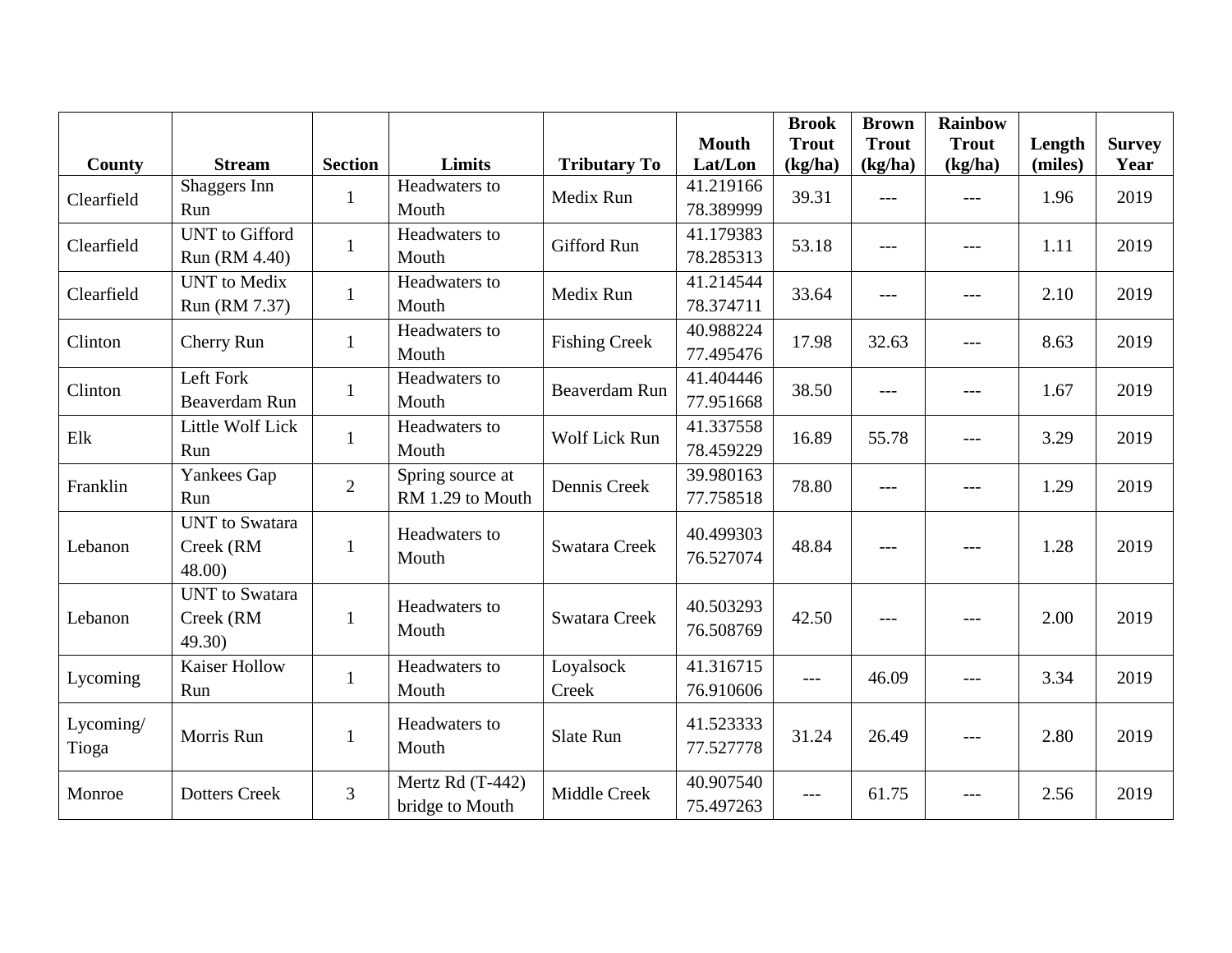|            |                                                                |                |                                                                             |                                      | <b>Mouth</b>           | <b>Brook</b><br><b>Trout</b> | <b>Brown</b><br><b>Trout</b> | <b>Rainbow</b><br><b>Trout</b> | Length  | <b>Survey</b> |
|------------|----------------------------------------------------------------|----------------|-----------------------------------------------------------------------------|--------------------------------------|------------------------|------------------------------|------------------------------|--------------------------------|---------|---------------|
| County     | <b>Stream</b>                                                  | <b>Section</b> | Limits                                                                      | <b>Tributary To</b>                  | Lat/Lon                | (kg/ha)                      | (kg/ha)                      | (kg/ha)                        | (miles) | Year          |
| Potter     | <b>Cross Fork</b>                                              | $\mathbf{1}$   | Confluence of<br>Wingerter and<br><b>Bolich Runs to</b><br><b>Short Run</b> | <b>Kettle Creek</b>                  | 41.483055<br>77.820274 | 18.80                        | 25.96                        | $\frac{1}{2}$                  | 0.94    | 2019          |
| Potter     | <b>Cross Fork</b>                                              | $\overline{2}$ | Short Run to<br>Rhulo Hollow                                                | <b>Kettle Creek</b>                  | 41.483055<br>77.820274 | 19.14                        | 31.71                        | $---$                          | 3.04    | 2019          |
| Potter     | Little Indian<br>Run                                           | $\mathbf{1}$   | Headwaters to<br>Mouth                                                      | Little Kettle<br>Creek               | 41.594167<br>77.707500 | 40.52                        | 5.82                         | $---$                          | 2.79    | 2019          |
| Potter     | <b>Little Portage</b><br>Creek                                 | $\mathbf{1}$   | Headwaters to<br>Mouth                                                      | Freeman Run                          | 41.603946<br>78.065550 | 54.92                        | 33.81                        | $\frac{1}{2}$                  | 3.39    | 2019          |
| Potter     | <b>Nelson Hollow</b><br>Run                                    | $\mathbf{1}$   | Headwaters to<br>Mouth                                                      | <b>West Branch</b><br>Genesee River  | 41.950156<br>77.884449 | 61.68                        | 125.85                       | $---$                          | 1.37    | 2019          |
| Potter     | <b>UNT</b> to Phoenix<br>Run (RM 2.69)                         | $\mathbf{1}$   | Headwaters to<br>Mouth                                                      | Phoenix Run                          | 41.776090<br>77.610400 | 35.87                        | $---$                        | ---                            | 1.21    | 2019          |
| Potter     | <b>UNT</b> to South<br><b>Branch Oswayo</b><br>Creek (RM 5.63) | $\mathbf{1}$   | Headwaters to<br>Mouth                                                      | South Branch<br>Oswayo Creek         | 41.874090<br>77.991170 | 4.10                         | 40.81                        | ---                            | 2.19    | 2019          |
| Schuylkill | <b>UNT</b> to Lower<br>Little Swatara<br>Creek $(RM 0.46)$     | $\mathbf{1}$   | Headwaters to<br>Mouth                                                      | Lower Little<br>Swatara Creek        | 40.536110<br>76.381943 | 50.51                        | $---$                        | $---$                          | 1.36    | 2019          |
| Schuylkill | <b>UNT</b> to Lower<br>Little Swatara<br>Creek (RM 3.97)       | $\mathbf{1}$   | Headwaters to<br>Mouth                                                      | Lower Little<br><b>Swatara Creek</b> | 40.543056<br>76.331390 | 62.07                        | $---$                        | ---                            | 2.16    | 2019          |
| Snyder     | <b>Swift Run</b>                                               | $\overline{2}$ | <b>UNT</b> to Swift Run<br>(RM 6.78) to T-<br>469 bridge                    | North Branch<br>Middle Creek         | 40.773611<br>77.198611 | 13.69                        | 46.88                        | ---                            | 3.80    | 2018          |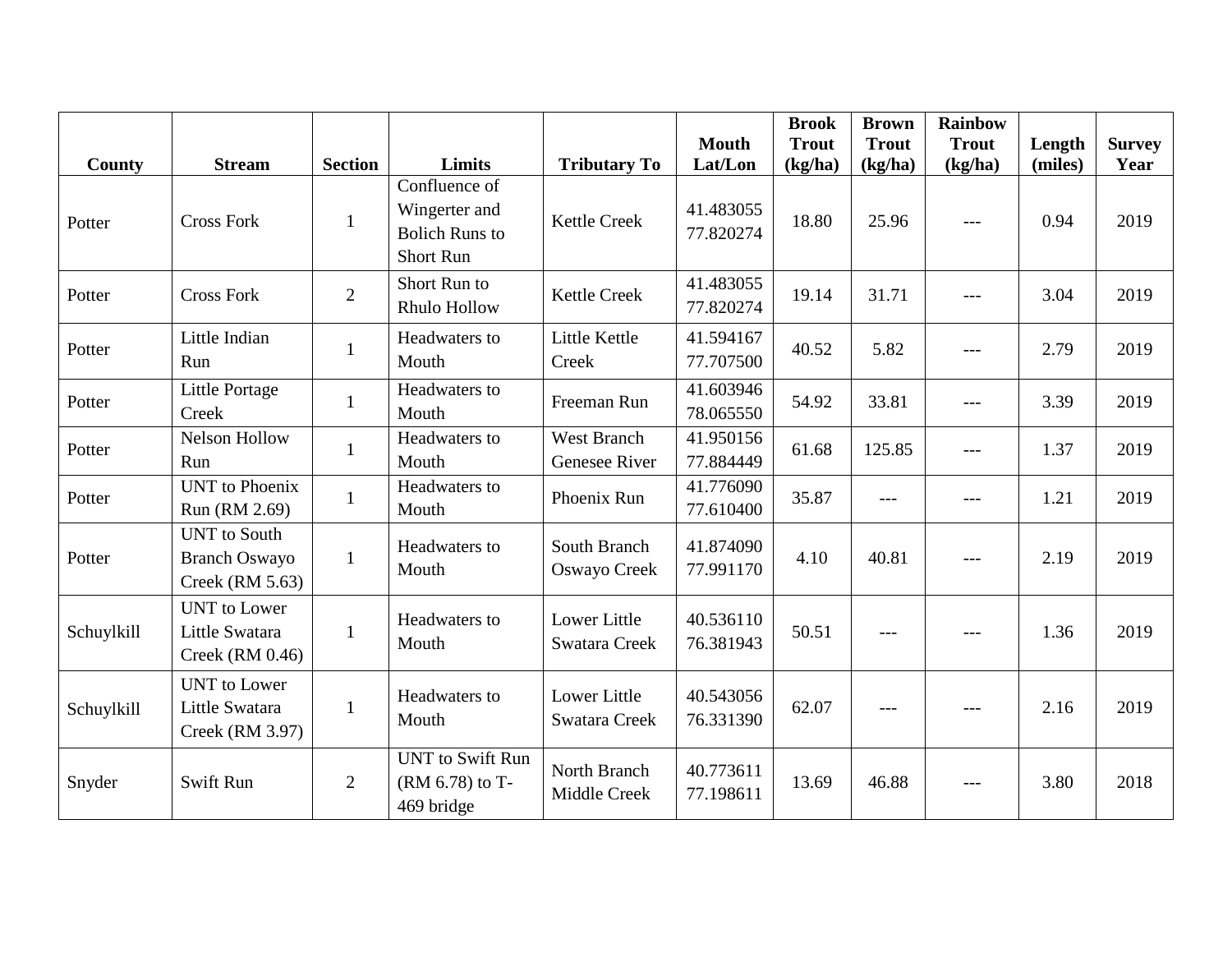|          |                     |                |                                         |                     | <b>Mouth</b> | <b>Brook</b><br><b>Trout</b> | <b>Brown</b><br><b>Trout</b> | <b>Rainbow</b><br><b>Trout</b> | Length  | <b>Survey</b> |
|----------|---------------------|----------------|-----------------------------------------|---------------------|--------------|------------------------------|------------------------------|--------------------------------|---------|---------------|
| County   | <b>Stream</b>       | <b>Section</b> | Limits                                  | <b>Tributary To</b> | Lat/Lon      | (kg/ha)                      | (kg/ha)                      | (kg/ha)                        | (miles) | Year          |
|          |                     |                | Headwaters to 400                       |                     |              |                              |                              |                                | 2.31    | 2018          |
|          | <b>Shafer Run</b>   |                | m downstream                            | Laurel Hill         | 40.048927    | 41.23                        | $---$                        | ---                            |         |               |
| Somerset |                     |                | <b>Shafer Run Trout</b>                 | Creek               | 79.199402    |                              |                              |                                |         |               |
|          |                     |                | Hatchery                                |                     |              |                              |                              |                                |         |               |
|          | <b>Kettle Creek</b> |                | Headwaters to<br><b>Billings Branch</b> | West Branch         | 41.300556    |                              | ---                          | $---$                          | 2.80    | 2019          |
| Tioga    |                     |                |                                         | Susquehanna         | 77.838889    | 39.11                        |                              |                                |         |               |
|          |                     |                |                                         | River               |              |                              |                              |                                |         |               |
| Union    | Sand Spring Run     |                | Headwaters to                           | White Deer          | 41.059167    | 18.26                        | 32.03                        | $---$                          | 5.69    | 2019          |
|          |                     |                | Mouth                                   | Creek               | 77.075000    |                              |                              |                                |         |               |
|          | UNT to Spruce       |                | Headwaters to                           | Spruce Run          | 41.024792    | 48.10                        | ---                          |                                | 1.46    | 2019          |
| Union    | Run (RM 8.25)       |                | Mouth                                   |                     | 77.056580    |                              |                              | $-- -$                         |         |               |

The Commission also will consider the following amendments to the list:

| <b>Current Sectioning Strategy</b> |                  |                |                                                                           |                   |                         |        | <b>Proposed Sectioning Strategy</b> |                |                                                 |                   |                         |  |  |
|------------------------------------|------------------|----------------|---------------------------------------------------------------------------|-------------------|-------------------------|--------|-------------------------------------|----------------|-------------------------------------------------|-------------------|-------------------------|--|--|
| County                             | <b>Stream</b>    | <b>Section</b> | Limits                                                                    | Length<br>(miles) | <b>Mouth</b><br>Lat/Lon | County | <b>Stream</b>                       | <b>Section</b> | Limits                                          | Length<br>(miles) | <b>Mouth</b><br>Lat/Lon |  |  |
| Monroe                             | Dotters<br>Creek | $\overline{2}$ | Monroe and Carbon<br>County border to<br>Unnamed tributary<br>below Jonas | 1.71              | 40.907540<br>75.497263  | Monroe | Jonas<br>Creek                      |                | Headwaters to<br>Mouth                          | 2.60              | 40.951100<br>75.522230  |  |  |
| Monroe                             | Dotters<br>Creek | 3              | Unnamed tributary<br>below Jonas to Mertz<br>Road bridge (T-442)          | 2.53              | 40.907540<br>75.497263  | Monroe | Dotters<br>Creek                    |                | Headwaters to<br>Mertz Road bridge<br>$(T-442)$ | 1.64              | 40.907540<br>75.497263  |  |  |

\* As currently listed, Dotters Creek, Section 02 and a portion of Section 03, were misidentified as Dotters Creek when the stream sections were added to the Class A Wild Trout Streams list in 1983 and 1992, respectively. Dotters Creek, Section 02, and the upstream portion of Section 03, were subsequently determined to be Jonas Creek, Section 01. The downstream portion of Dotters Creek, Section 03, is now identified as Dotters Creek, Section 01. These changes do not result in additions to the Class A Wild Trout Streams list and only serve to amend stream names once new information became available.